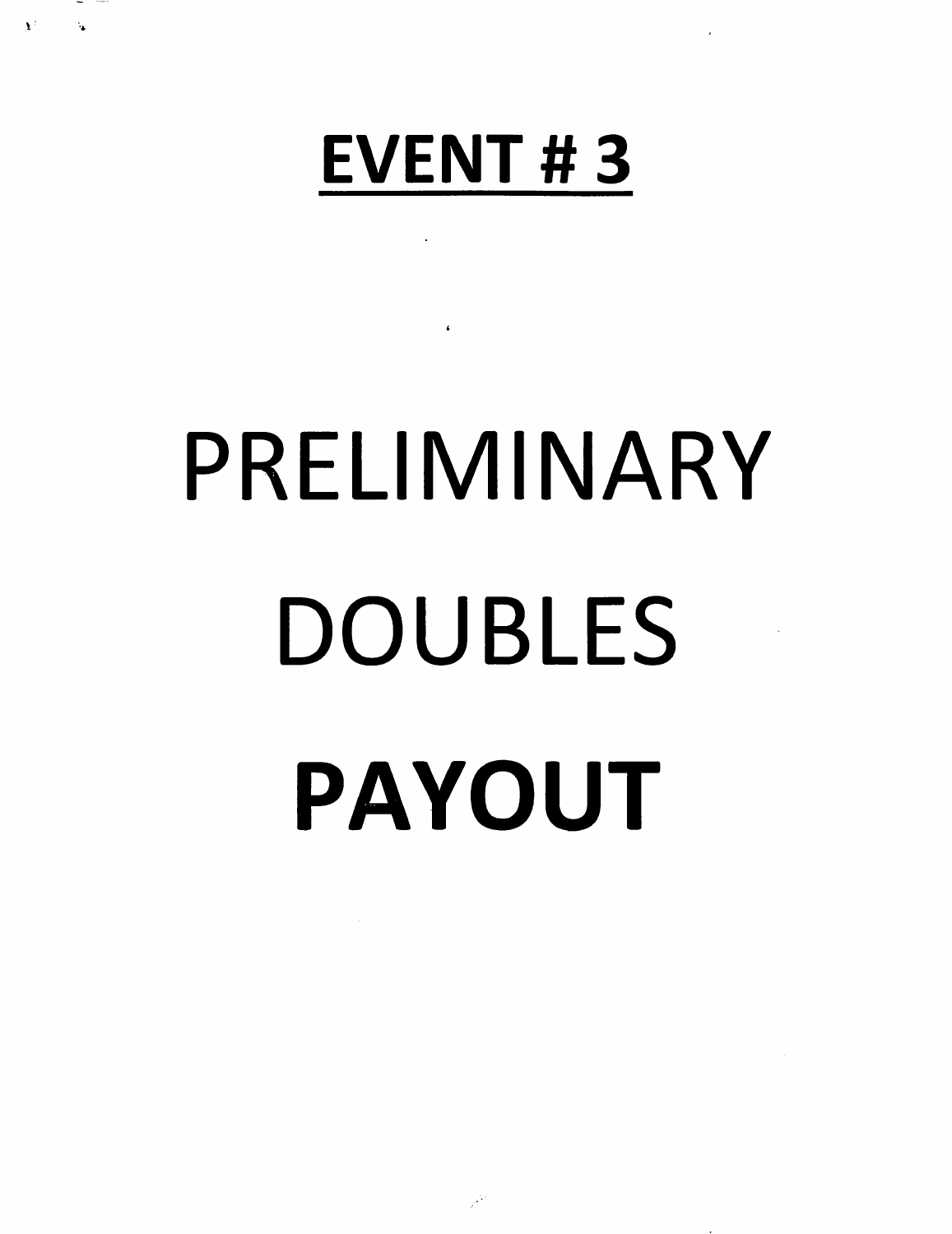$\mathbf{r}$ 

 $\bar{\beta}$ 

 $\mathcal{L}^{\mathcal{L}}$ 

# Shooter Payoff Summary Report

Page 1

8/13/21 6:51:36 PM

| Member #        | Name                     | Tot Won |          | Member #                  | Name |  | Tot Won |
|-----------------|--------------------------|---------|----------|---------------------------|------|--|---------|
| <b>BC 44418</b> | <b>AHRENS PETER</b>      |         | \$36.00  |                           |      |  |         |
| <b>BC 01260</b> | <b>BOWMAN BRIAN G</b>    |         | \$9.50   |                           |      |  |         |
| <b>BC 40239</b> | <b>CARTER DAVID W</b>    |         | \$49.00  |                           |      |  |         |
| <b>BC 35436</b> | <b>COLEMAN ROBERT E</b>  |         | \$57.00  |                           |      |  |         |
| BC 47861        | <b>FORSTER BURKE</b>     |         | \$9.50   |                           |      |  |         |
| <b>BC 45240</b> | <b>GINN TOM E</b>        |         | \$131.00 |                           |      |  |         |
| <b>BC 14803</b> | <b>HANCOCK DONALD</b>    |         | \$62.50  |                           |      |  |         |
| <b>BC 45003</b> | <b>KAPELUCK DALE A</b>   |         | \$25.00  |                           |      |  |         |
| <b>BC 49009</b> | <b>KUMAR RAJAN</b>       |         | \$125.00 |                           |      |  |         |
| <b>BC 36085</b> | <b>MCQUARRIE KELLY P</b> |         | \$19.00  |                           |      |  |         |
| BC 41912        | <b>MIKKELSON TYLER</b>   |         | \$49.00  |                           |      |  |         |
| <b>BC 48119</b> | <b>MORRISS MICHAEL</b>   |         | \$9.50   |                           |      |  |         |
| <b>BC 29378</b> | <b>MUSTER KERRY</b>      |         | \$19.00  |                           |      |  |         |
| <b>BC 44437</b> | <b>RAMSAY MICHAEL H</b>  |         | \$9.50   |                           |      |  |         |
| <b>BC 49349</b> | <b>REMIAS DUSAN</b>      |         | \$62.50  |                           |      |  |         |
| <b>BC 12826</b> | <b>REYNOLDS BERNARD</b>  |         |          | $$35.00 - R$ <b>GFUND</b> |      |  |         |
| <b>BC 01930</b> | <b>SALT LISA</b>         |         | \$49.00  |                           |      |  |         |
| <b>BC 42051</b> | <b>STARK MIKE R</b>      |         | \$38.00  |                           |      |  |         |
| <b>BC 46082</b> | <b>STEVENS DOM</b>       |         | \$19.00  |                           |      |  |         |
| <b>BC 48182</b> | <b>STOCKLEY MATHEW</b>   |         | \$80.00  |                           |      |  |         |
| <b>BC 36284</b> | <b>TODD REGINALD T</b>   |         | \$77.00  |                           |      |  |         |
| BC 16660        | <b>WADE DAVE</b>         |         | \$79.00  |                           |      |  |         |
| BC 46412        | <b>WILLSON GARTH</b>     |         | \$19.00  |                           |      |  |         |
| <b>BC 42361</b> | <b>WIRAWAN MARSHALL</b>  |         | \$86.00  |                           |      |  |         |
| BC 01024        | <b>WOODS GARRY J</b>     |         |          | $$45.00 -$ REFUND.        |      |  |         |

TOTAL PAID OUT \$1200.00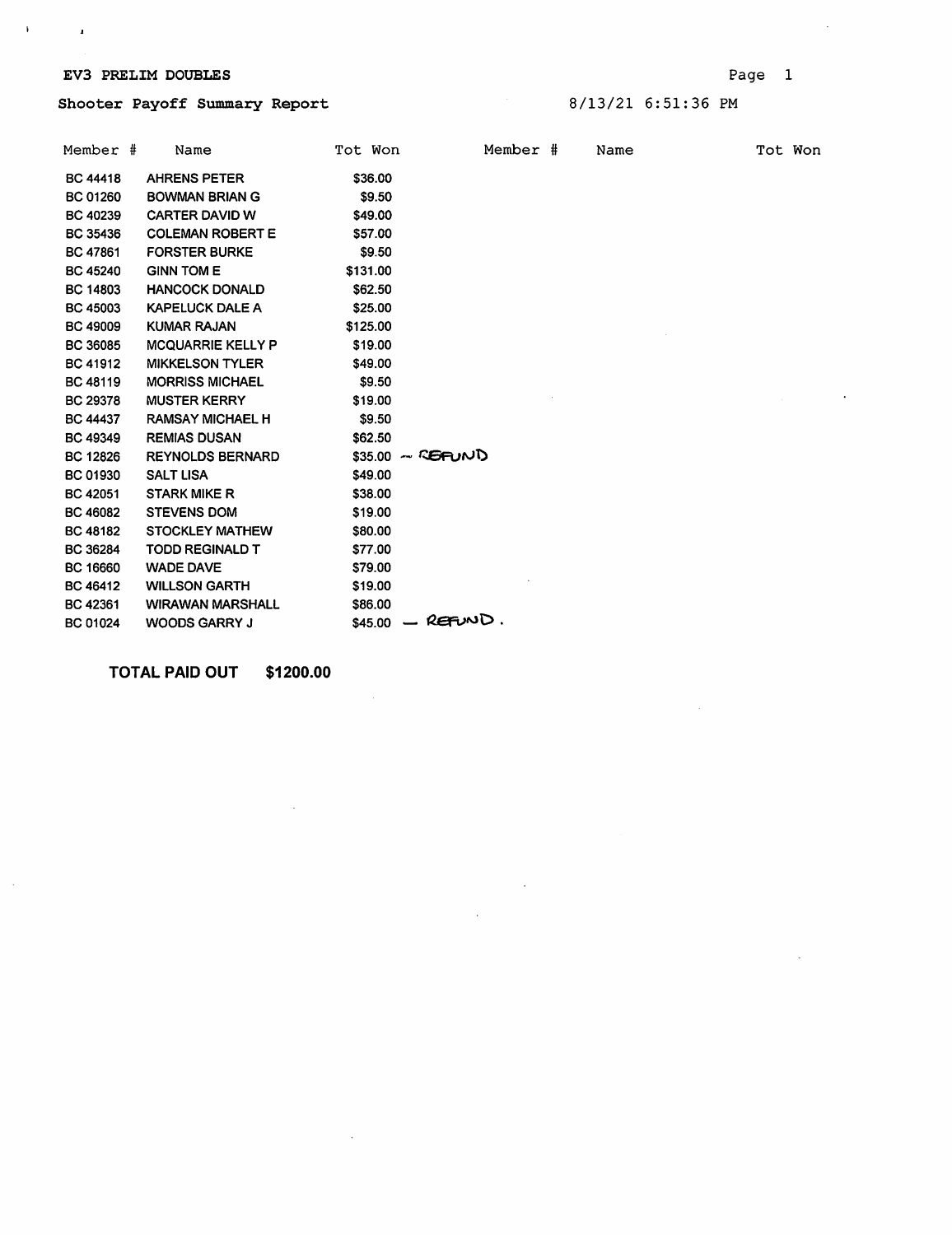$\mathcal{F}^{\text{max}}_{\text{max}}$  and  $\mathcal{F}^{\text{max}}_{\text{max}}$ 

 $\bar{\mathcal{A}}$ 

Total Shooters 50 1st 100 TARGETS

 $\ddot{\phantom{a}}$ 

AVERAGE SCORE 84

|           | Squad |                 | Name                       |             | AAA | AA          | А   | в              | с             | D         |    |                |
|-----------|-------|-----------------|----------------------------|-------------|-----|-------------|-----|----------------|---------------|-----------|----|----------------|
| BС        | 14.3  | <b>BC 45240</b> | <b>GINN TOM E</b>          | sv          |     |             | 97  | A              |               |           |    | Αj             |
| <b>BC</b> | 17.2  | <b>BC 16660</b> | <b>WADE DAVE</b>           | SV          |     | $94)$ $\mu$ |     | <b>LADY</b>    |               |           | АА |                |
| BС        | 15.4  | <b>BC 01930</b> | <b>SALT LISA</b>           | ŒD          |     |             | 794 |                |               |           | Α  |                |
| BC        | 20.4  | <b>BC 42361</b> | <b>WIRAWAN MARSHALL</b>    |             |     |             |     | $\mathfrak{B}$ | B             |           | в  |                |
| <b>BC</b> | 5.5   | <b>BC 49009</b> | <b>KUMAR RAJAN</b>         |             |     |             |     |                | $\sqrt{93}$   |           | C  |                |
| <b>BC</b> | 20.2  | <b>BC 45003</b> | <b>KAPELUCK DALE A</b>     |             |     |             |     | 92             |               |           | в  |                |
| <b>BC</b> | 20.1  | <b>BC 40239</b> | <b>CARTER DAVID W</b>      |             |     |             |     | 92             |               |           | в  |                |
| BС        | 17.4  | <b>BC 44418</b> | <b>AHRENS PETER</b>        |             |     |             | 92  |                |               |           |    |                |
| BC        | 5.4   | <b>BC 14803</b> | <b>HANCOCK DONALD</b>      |             |     |             |     |                | 92            |           |    |                |
| ВC        | 5.1   | <b>BC 49349</b> | <b>REMIAS DUSAN</b>        |             |     |             |     |                | 92<br>้ร∨     |           | В  |                |
| BС        | 15.5  | <b>BC 35436</b> | <b>COLEMAN ROBERT E</b>    | <u>∕sv</u>  |     |             |     | 91             |               |           | В  |                |
| BC        | 20.3  | <b>BC 44437</b> | <b>RAMSAY MICHAEL H</b>    |             |     |             |     | 89             |               | ELDER     | С  |                |
| <b>BC</b> | 15.1  | <b>BC 01260</b> | <b>BOWMAN BRIAN G</b>      | ELDR        |     |             |     |                | 89            | CARR      | c  |                |
| <b>BC</b> | 10.5  | <b>BC 02066</b> | <b>BARE PAT</b>            | <b>ELDR</b> |     |             |     |                | 89            |           |    |                |
| ВC        | 10.2  | <b>BC 48119</b> | <b>MORRISS MICHAEL</b>     |             |     |             |     |                | 89            |           | в  |                |
| <b>BC</b> | 4.2   | <b>BC 47861</b> | <b>FORSTER BURKE</b>       |             |     |             |     | 89             |               |           |    |                |
| BC        | 17.5  | BC 02532        | <b>WHITE JAMIE E</b>       |             |     |             |     |                | 88            | ΈI        |    |                |
| ВC        | 16.3  | BC 39768        | <b>ROSEBOOM BILL</b>       | দি          |     |             |     |                | $\widehat{B}$ |           | В  |                |
| BC        | 16.2  | <b>BC 02044</b> | <b>BROTEN GERALD</b>       | EL          |     |             |     | 88             |               |           |    | Α              |
| <b>BC</b> | 14.2  | <b>BC 42064</b> | <b>LEUNG DAVID C</b>       |             |     |             | 88  |                |               |           |    | D              |
| <b>BC</b> | 4.5   | BC 48182        | <b>STOCKLEY MATHEW</b>     |             |     |             |     |                |               | 88        |    | в              |
| <b>BC</b> | 15.2  | <b>BC 02520</b> | <b>FOWLER GORD</b>         |             |     |             |     | 86             |               |           |    | c              |
| <b>BC</b> | 10.4  | <b>BC 46965</b> | TREFANENKO JASON N         |             |     |             |     |                | 85            |           |    |                |
| <b>BC</b> | 14.1  | <b>BC 36085</b> | MCQUARRIE KELLY P          |             |     |             | 84  |                |               |           |    | Α              |
| BC        | 12.3  | <b>BC 46082</b> | <b>STEVENS DOM</b>         |             |     |             |     |                | 84            |           |    | С              |
| BC        | 4.4   | BC 41912        | <b>MIKKELSON TYLER</b>     |             |     |             |     |                |               | 84        |    | D<br>С         |
| <b>BC</b> | 10.1  | BC 29378        | <b>MUSTER KERRY</b>        |             |     |             |     |                | 83            |           |    |                |
| <b>BC</b> | 5.2   | <b>BC 46412</b> | <b>WILLSON GARTH</b>       |             |     |             | 83  |                |               |           |    | С              |
| <b>BC</b> | 20.5  | <b>BC 41440</b> | FONSECA JOHN A             |             |     |             |     |                | 82            |           |    | C              |
| BC        | 14.4  | <b>BC 45258</b> | <b>IZOV LUBEN</b>          |             |     |             |     |                | $82$          |           |    | C              |
| <b>BC</b> | 10.3  | <b>BC 00912</b> | <b>HALL DOUGLAS</b>        | vτ          |     |             |     |                | 82            |           |    | C              |
| <b>BC</b> | 16.1  | <b>BC 02530</b> | <b>WHITE ROBERT</b>        | SV          |     |             |     |                | 81            |           |    | c              |
| <b>BC</b> | 4.1   | <b>BC 40983</b> | <b>BONAR DAVID</b>         |             |     |             |     |                | 81            |           |    | D              |
| BC        | 3.4   | <b>BC 36284</b> | <b>TODD REGINALD T</b>     | ELDR        |     |             |     |                |               | 80        |    |                |
| BC        | 12.4  | BC 42051        | <b>STARK MIKE R</b>        | VT          |     |             |     |                | 79            |           |    | c              |
| вс        | 5.3   | BC 49414        | <b>BURDEYNY BRENT</b>      |             |     |             |     | 79             |               |           |    |                |
| BC        | 4.3   |                 | BC 48127 WILLSON CHRISTIAN |             |     |             |     |                | 78            |           |    | Ç<br>в         |
| BC        | 3.5   |                 | BC 46832 MOH BASSAM        |             |     |             |     | 78             |               |           |    | в              |
| BC        | 3.3   |                 | BC 49356 BARTECKO RICHARD  |             |     |             |     | 78             |               |           |    | D              |
| BC        | 1.2   | <b>BC 47753</b> | <b>MA PATRICK</b>          | SV          |     |             |     |                |               | 78        |    | D              |
| BC        | 16.5  | <b>BC 02030</b> | <b>ELLIS DONOVAN</b>       | VΤ          |     |             |     |                |               | 76        |    | В              |
| <b>BC</b> | 12.2  |                 | BC 45522 MORRISON MARK I   |             |     |             |     | 76             |               |           |    | C              |
| BC        | 12.1  |                 | BC 47791 BRETI KEVIN       |             |     |             |     |                | 76            |           |    | D              |
| <b>BC</b> | 1.4   |                 | BC 44488 JOHNSON STEVE     |             |     |             |     |                |               | 75        |    | C              |
| <b>BC</b> | 14.5  |                 | BC 40291 FADDEN ALAN       | VΤ          |     |             |     |                | 74            |           |    | c <sub>1</sub> |
| <b>BC</b> | 12.5  |                 | BC 02473 RAJKOWSKI TED     |             |     |             |     |                | 74            | 72 I      |    | $D_1$          |
| BC        | 1.3   |                 | BC 47752 KAM SAM           | V٣          |     |             |     |                |               | 70        |    | D <sub>1</sub> |
| BC        | 15.3  |                 | BC 02118 MILLER RON J      | <b>ELDR</b> |     |             |     |                |               | $67 \mid$ |    | $D_1$          |
| BC        | 1.1   |                 | BC 48580 WILMAN TOM E      |             |     |             |     |                |               | $61 \mid$ |    | D              |
| BC        | 3.2   |                 | BC 49442 AGOSTINO PHIL A   |             |     |             |     |                |               |           |    |                |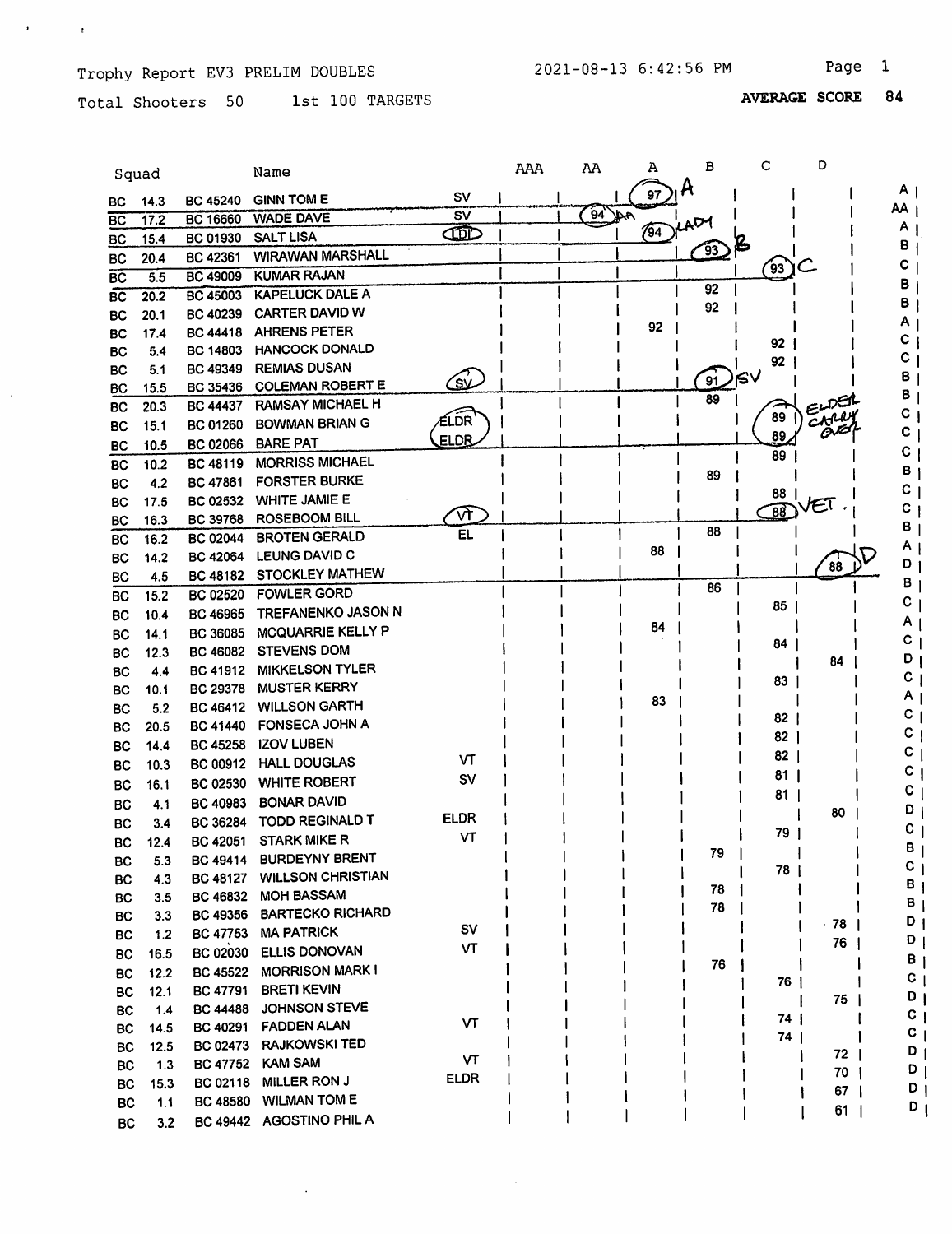$\sim$ 

where the contract of the contract of the contract of the contract of the contract of the contract of the contract of the contract of the contract of the contract of the contract of the contract of the contract of the cont

 $\mathcal{L}$  $\hat{\phantom{a}}$ 

 $\tilde{\phantom{a}}$ 

| Purse - Option 1 - CASH PURSE 1 Entered @ \$10.00 = \$10.00 ** Class 'AA'<br>Total Money In Added \$100.00 |                      |                   |         |         |          | \$110.00          |             |         | 8/13/21 6:50:03 PM |    |
|------------------------------------------------------------------------------------------------------------|----------------------|-------------------|---------|---------|----------|-------------------|-------------|---------|--------------------|----|
| Grp<br>Tot Won<br>Name                                                                                     |                      | 25 OPTIONS PAYOFF |         |         |          | 50 OPTIONS PAYOFF |             |         |                    |    |
|                                                                                                            | Trap 1               | Trap 2            | Trap 3  | Trap 4  | Front    | Middle            | <b>Back</b> | Purse   | Added              |    |
| AA \$60.00 WADE DAVE                                                                                       | $$0.00 \frac{48}{ }$ | \$0.0046          | \$0.000 | \$0.000 | \$0.0048 | \$0.00<br>- 0     | \$0.0046    | \$10.00 | \$50.00            | 94 |
| No 25 Options In Event                                                                                     |                      |                   |         |         |          |                   |             |         |                    |    |
| No 50 Options In Event                                                                                     |                      |                   |         |         |          |                   |             |         |                    |    |
| Total Paid Purse \$10.00                                                                                   |                      |                   |         |         |          |                   |             |         |                    |    |
| Total Paid In Added \$50.00                                                                                |                      |                   |         |         |          |                   |             |         |                    |    |
| \$60.00<br><b>Total Paid In Event:</b>                                                                     |                      |                   |         |         |          |                   |             |         |                    |    |

 $\overline{\phantom{a}}$ 

 $\bullet$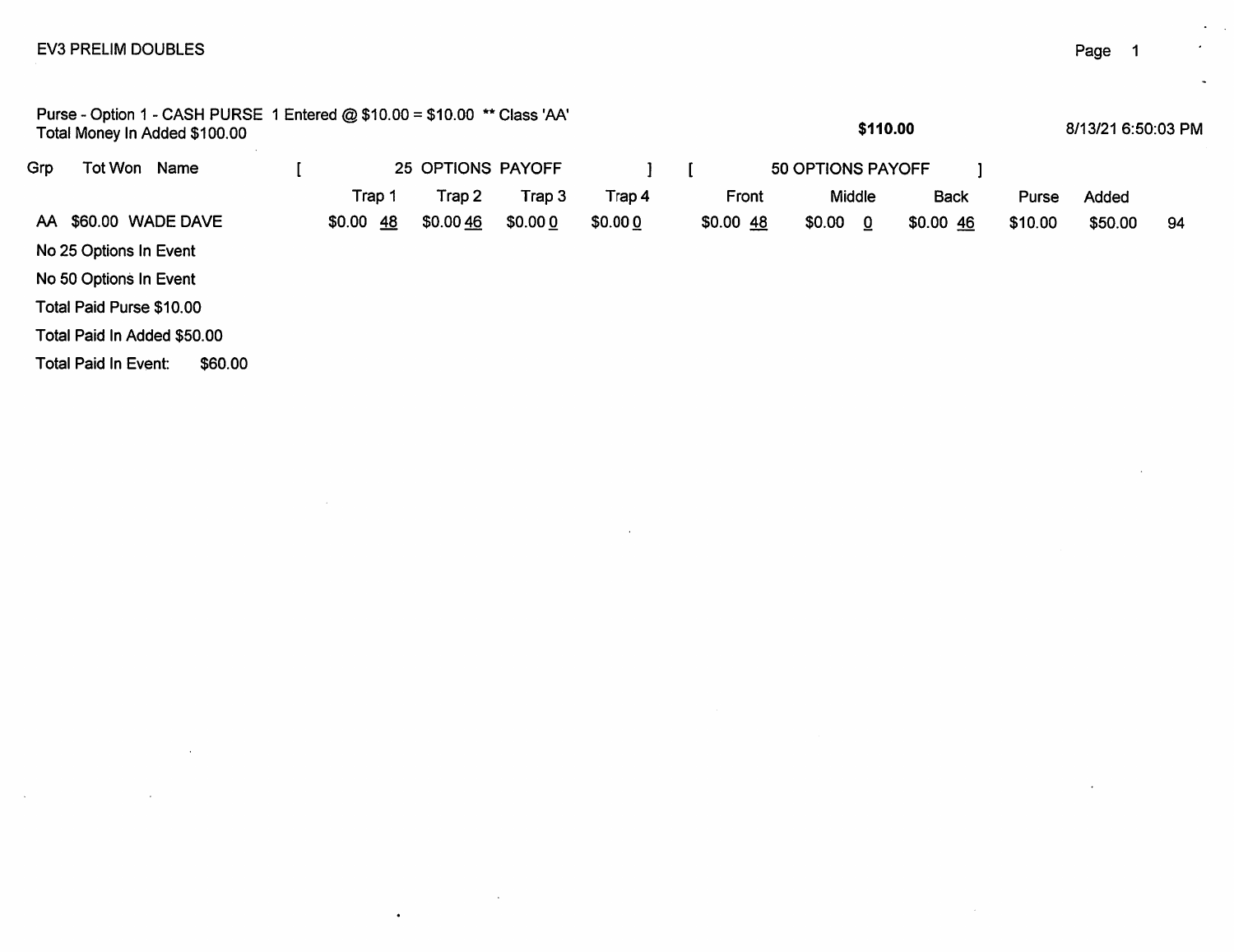Purse - Option 1 - CASH PURSE 4 Entered @ \$10.00 = \$40.00 \*\* Class 'A' Total Money In Added \$100.00

 $\sim$ 

| Grp | Tot Won<br><b>Name</b> |  |               | 25 OPTIONS PAYOFF |         |         |          | 50 OPTIONS PAYOFF |             |         |         |     |
|-----|------------------------|--|---------------|-------------------|---------|---------|----------|-------------------|-------------|---------|---------|-----|
|     |                        |  | Trap 1        | Trap 2            | Trap 3  | Trap 4  | Front    | Middle            | <b>Back</b> | Purse   | Added   |     |
|     | A \$36.00 AHRENS PETER |  | \$0.00<br>-43 | \$0.0049          | \$0.000 | \$0.000 | \$0.0043 | \$0.00<br>0       | \$0.0049    | \$16.00 | \$20.00 | -92 |
|     | A \$74.00 GINN TOM E   |  | \$0.00<br>-49 | \$0.0048          | \$0.000 | \$0.000 | \$0.0049 | \$0.00<br>0       | \$0.0048    | \$24.00 | \$50.00 | 97  |
| A   | \$0.00 LEUNG DAVID C   |  | \$0.00 41     | \$0.0047          | \$0.000 | \$0.000 | \$0.0041 | \$0.00<br>0       | \$0.00 47   | \$0.00  | \$0.00  | 88  |
|     | A \$30.00 SALT LISA    |  | \$0.00<br>46  | \$0.0048          | \$0.000 | \$0.000 | \$0.0046 | \$0.00<br>0       | \$0.0048    | \$0.00  | \$30.00 | 94  |
| A   | \$0.00 WILLSON GARTH   |  | \$0.00<br>-42 | \$0.0041          | \$0.000 | \$0.000 | \$0.0042 | \$0.00<br>0       | \$0.0041    | \$0.00  | \$0.00  | 83  |
|     | No 25 Options In Event |  |               |                   |         |         |          |                   |             |         |         |     |

No 50 Options In Event

Total Paid Purse \$40.00

Total Paid In Added \$100.00

Total Paid In Event: \$140.00

 $\bullet$ 

 $\mathbf{v}$ 

8/13/21 6:50:07 PM

\$140.00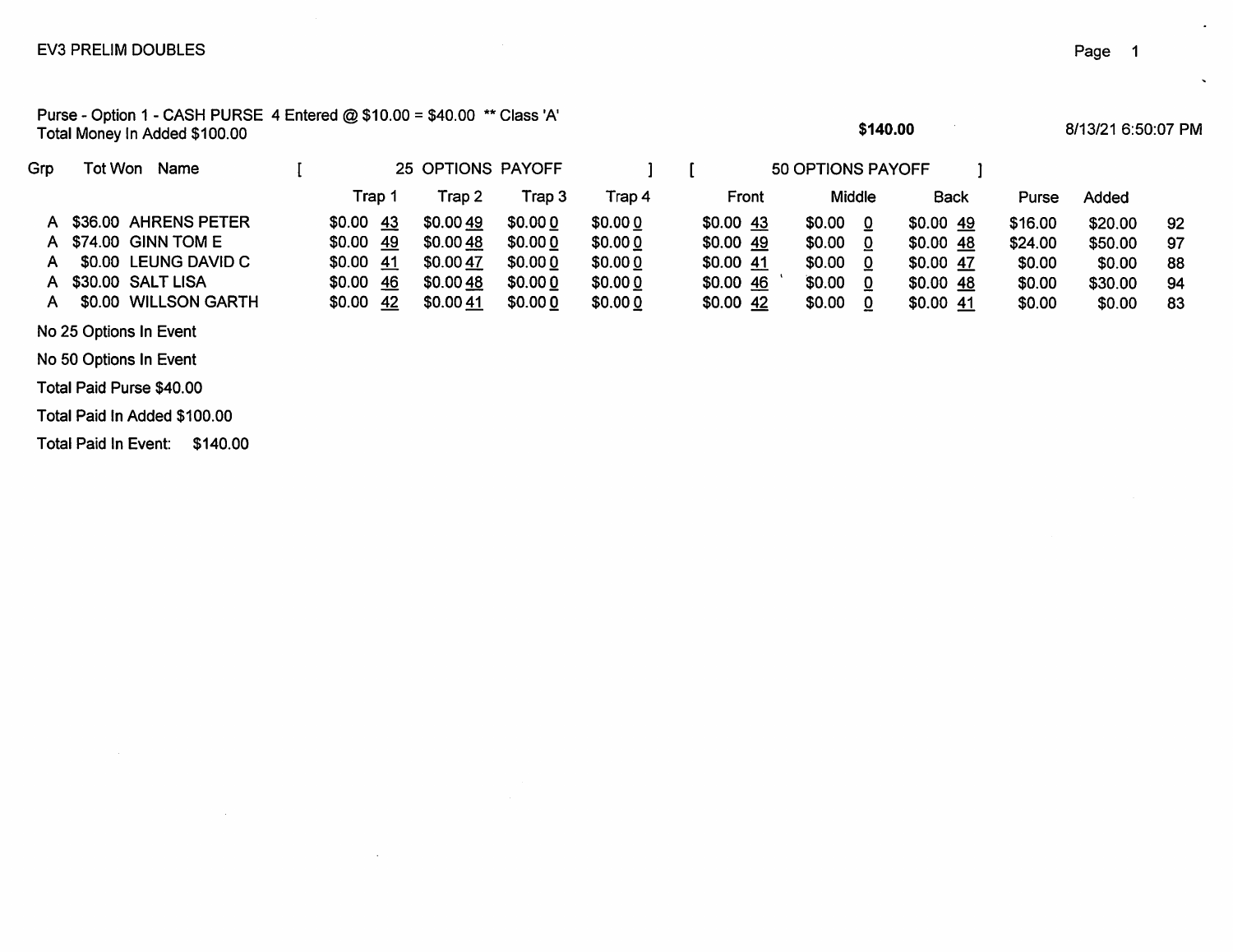Purse - Option 1 - CASH PURSE 6 Entered @ \$10.00 = \$60.00 Total Money In Added \$100.00Class 'B'

 $\sim$ 

| Grp | Tot Won<br>Name           |               | 25 OPTIONS PAYOFF |          |         |          | 50 OPTIONS PAYOFF |             |              |         |     |
|-----|---------------------------|---------------|-------------------|----------|---------|----------|-------------------|-------------|--------------|---------|-----|
|     |                           | Trap 1        | Trap 2            | Trap 3   | Trap 4  | Front    | <b>Middle</b>     | <b>Back</b> | <b>Purse</b> | Added   |     |
|     | B \$49.00 CARTER DAVID W  | \$0.00 47     | \$0.0045          | \$0.000  | \$0.000 | \$0.0047 | \$0.00<br>0       | \$0.0045    | \$24.00      | \$25.00 | 92  |
| B.  | \$0.00 COLEMAN ROBERT E   | \$0.0042      | \$0.0049          | \$0.000  | \$0.000 | \$0.0042 | \$0.00<br>0       | \$0.0049    | \$0.00       | \$0.00  | -91 |
| В   | \$0.00 FORSTER BURKE      | \$0.0044      | \$0.0045          | \$0.000  | \$0.000 | \$0.0044 | \$0.00<br>0       | \$0.0045    | \$0.00       | \$0.00  | 89  |
|     | B \$25.00 KAPELUCK DALE A | \$0.00 47     | \$0.0045          | \$0.000  | \$0.000 | \$0.0047 | \$0.00<br>0       | \$0.0045    | \$0.00       | \$25.00 | 92  |
| B.  | \$0.00 MOH BASSAM         | \$0.0041      | \$0.00 37         | \$0.000  | \$0.000 | \$0.0041 | \$0.00<br>0       | \$0.00 37   | \$0.00       | \$0.00  | 78  |
| В.  | \$0.00 RAMSAY MICHAEL H   | \$0.00<br>-43 | \$0.0046          | \$0.000  | \$0.000 | \$0.0043 | \$0.00<br>0       | \$0.0046    | \$0.00       | \$0.00  | 89  |
| в.  | \$86.00 WIRAWAN MARSHALL  | \$0.00<br>-45 | \$0.0048          | \$0.00 0 | \$0.000 | \$0.0045 | \$0.00<br>0       | \$0.0048    | \$36.00      | \$50.00 | 93  |

 $\sim 100$ 

 $\ddot{\phantom{1}}$ 

No 25 Options In Event

No 50 Options In Event

Total Paid Purse \$60.00

Total Paid In Added \$100.00

Total Paid In Event: \$160.00

\$160.00

### 8/13/21 6:50:10 PM

 $\ddot{\phantom{a}}$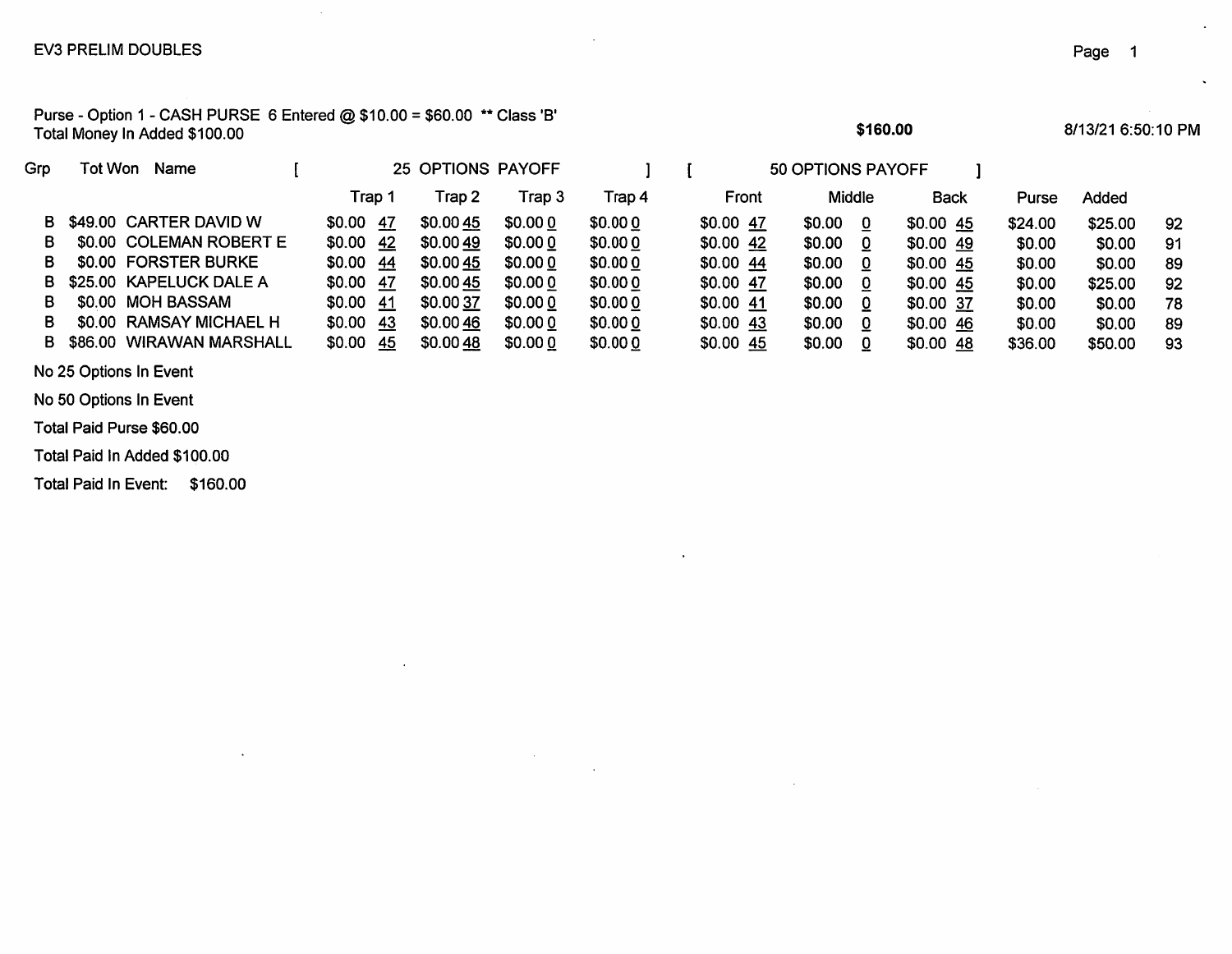Purse - Option 1 - CASH PURSE 15 Entered @  $$10.00 = $150.00$  \*\* Class 'C' Total Money In Added \$100.00

| Grp | Tot Won | Name                      |                     | 25 OPTIONS PAYOFF |         |         |                   |       | 50 OPTIONS PAYOFF |             |             |         |         |    |
|-----|---------|---------------------------|---------------------|-------------------|---------|---------|-------------------|-------|-------------------|-------------|-------------|---------|---------|----|
|     |         |                           | Trap 1              | Trap 2            | Trap 3  | Trap 4  |                   | Front | Middle            |             | <b>Back</b> | Purse   | Added   |    |
| C.  | \$0.00  | <b>BONAR DAVID</b>        | \$0.00<br><u>40</u> | \$0.0041          | \$0.000 | \$0.000 | \$0.0040          |       | \$0.00            | - 0         | \$0.0041    | \$0.00  | \$0.00  | 81 |
| C.  | \$0.00  | <b>BRETI KEVIN</b>        | \$0.00<br><u>40</u> | \$0.0036          | \$0.000 | \$0.000 | $$0.00^{\circ}40$ |       | \$0.00            | 0           | \$0.00 36   | \$0.00  | \$0.00  | 76 |
| C.  |         | \$0.00 FADDEN ALAN        | 35<br>\$0.00        | \$0.00 39         | \$0.000 | \$0.000 | \$0.0035          |       | \$0.00            | 0           | \$0.0039    | \$0.00  | \$0.00  | 74 |
| C.  | \$0.00  | <b>FONSECA JOHN A</b>     | \$0.00<br>-41       | \$0.0041          | \$0.000 | \$0.000 | \$0.0041          |       | \$0.00            | 0           | \$0.00 41   | \$0.00  | \$0.00  | 82 |
|     | \$62.50 | <b>HANCOCK DONALD</b>     | \$0.00<br>45        | \$0.0047          | \$0.000 | \$0.000 | \$0.00 45         |       | \$0.00            | 0           | \$0.00 47   | \$37.50 | \$25.00 | 92 |
|     | \$0.00  | <b>IZOV LUBEN</b>         | \$0.00<br>38        | \$0.0044          | \$0.000 | \$0.000 | \$0.00 38         |       | \$0.00            | 0           | \$0.00 44   | \$0.00  | \$0.00  | 82 |
|     |         | C \$125.00 KUMAR RAJAN    | \$0.00<br><u>46</u> | \$0.0047          | \$0.000 | \$0.000 | \$0.00 46         |       | \$0.00            | 0           | \$0.00 47   | \$75.00 | \$50.00 | 93 |
|     | \$0.00  | <b>MORRISS MICHAEL</b>    | \$0.00<br>-42       | \$0.0047          | \$0.000 | \$0.000 | \$0.0042          |       | \$0.00            |             | \$0.00 47   | \$0.00  | \$0.00  | 89 |
| C.  | \$0.00  | <b>RAJKOWSKI TED</b>      | \$0.00<br>-37       | \$0.00 37         | \$0.000 | \$0.000 | \$0.00 37         |       | \$0.00            |             | \$0.0037    | \$0.00  | \$0.00  | 74 |
| C.  | \$62.50 | <b>REMIAS DUSAN</b>       | \$0.00<br>-44       | \$0.0048          | \$0.000 | \$0.000 | \$0.00 44         |       | \$0.00            | $\mathbf 0$ | \$0.0048    | \$37.50 | \$25.00 | 92 |
| C   |         | \$0.00 ROSEBOOM BILL      | \$0.00<br><u>45</u> | \$0.0043          | \$0.000 | \$0.000 | $$0.00$ 45        |       | \$0.00            | 0           | $$0.00$ 43  | \$0.00  | \$0.00  | 88 |
| C   |         | \$0.00 STEVENS DOM        | \$0.00<br>43        | \$0.0041          | \$0.000 | \$0.000 | $$0.00 \; 43$     |       | \$0.00            | 0           | \$0.00 41   | \$0.00  | \$0.00  | 84 |
| C.  | SO.OO   | <b>TREFANENKO JASON N</b> | \$0.00<br>-42       | \$0.0043          | \$0.000 | \$0.000 | \$0.0042          |       | \$0.00            | 0           | \$0.0043    | \$0.00  | \$0.00  | 85 |
| C   | SO.OO   | <b>WHITE ROBERT</b>       | \$0.00<br>-40       | \$0.0041          | \$0.000 | \$0.000 | \$0.0040          |       | \$0.00            | 0           | \$0.0041    | \$0.00  | \$0.00  | 81 |
| C.  | SO.OO   | <b>WILLSON CHRISTIAN</b>  | \$0.00<br>40        | \$0.0038          | \$0.000 | \$0.000 | \$0.0040          |       | \$0.00            | 0           | \$0.00 38   | \$0.00  | \$0.00  | 78 |
|     |         |                           |                     |                   |         |         |                   |       |                   |             |             |         |         |    |

No 25 Options In Event

No 50 Options In Event

Total Paid Purse \$150.00

Total Paid In Added \$100.00

Total Paid In Event: \$250.00

\$250.00

8/13/21 6:50:12 PM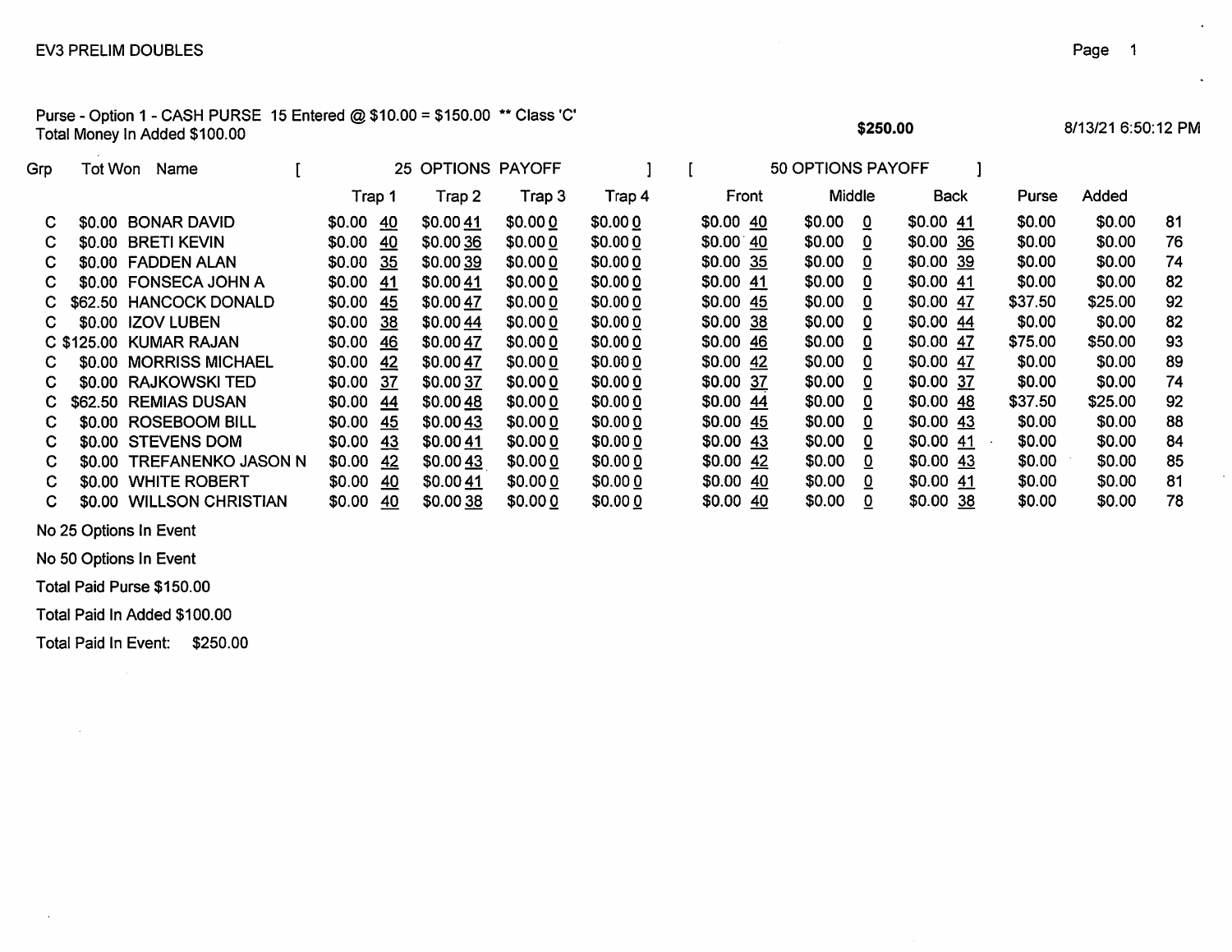Purse - Option 1 - CASH PURSE 3 Entered @ \$10.00 = \$30.00 \*\* Class 'D' Total Money In Added \$100.00

| Grp      | Tot Won<br>Name                                                                           |  |                                                      | 25 OPTIONS PAYOFF                |                               |                               |                                    | 50 OPTIONS PAYOFF                                     |                                   |                             |                               |                 |
|----------|-------------------------------------------------------------------------------------------|--|------------------------------------------------------|----------------------------------|-------------------------------|-------------------------------|------------------------------------|-------------------------------------------------------|-----------------------------------|-----------------------------|-------------------------------|-----------------|
|          |                                                                                           |  | Trap 1                                               | Trap 2                           | Trap 3                        | Trap 4                        | Front                              | Middle                                                | <b>Back</b>                       | Purse                       | Added                         |                 |
| D.<br>D. | <b>MIKKELSON TYLER</b><br>\$30.00<br>\$80.00 STOCKLEY MATHEW<br>D \$20.00 TODD REGINALD T |  | \$0.00 40<br>$$0.00 \quad 41$<br>$$0.00\frac{37}{5}$ | \$0.0044<br>\$0.0047<br>\$0.0043 | \$0.000<br>\$0.000<br>\$0.000 | \$0.000<br>\$0.000<br>\$0.000 | \$0.00 40<br>\$0.0041<br>\$0.00 37 | \$0.00<br>- 0<br>\$0.00<br>U<br>\$0.00<br>$\mathbf 0$ | \$0.0044<br>\$0.00 47<br>\$0.0043 | \$0.00<br>\$30.00<br>\$0.00 | \$30.00<br>\$50.00<br>\$20.00 | 84<br>88<br>-80 |
|          | No 25 Options In Event                                                                    |  |                                                      |                                  |                               |                               |                                    |                                                       |                                   |                             |                               |                 |
|          | No 50 Options In Event                                                                    |  |                                                      |                                  |                               |                               |                                    |                                                       |                                   |                             |                               |                 |
|          | Total Paid Purse \$30.00                                                                  |  |                                                      |                                  |                               |                               |                                    |                                                       |                                   |                             |                               |                 |
|          | Total Paid In Added \$100.00                                                              |  |                                                      |                                  |                               |                               |                                    |                                                       |                                   |                             |                               |                 |
|          | \$130.00<br><b>Total Paid In Event:</b>                                                   |  |                                                      |                                  |                               |                               |                                    |                                                       |                                   |                             |                               |                 |

 $\sim$ 

en de la provincia de la provincia de la provincia de la provincia de la provincia de la provincia de la provi

8/13/21 6:50:14 PM

 $\sim$ 

 $\omega$ 

 $\ddot{\phantom{a}}$ 

\$130.00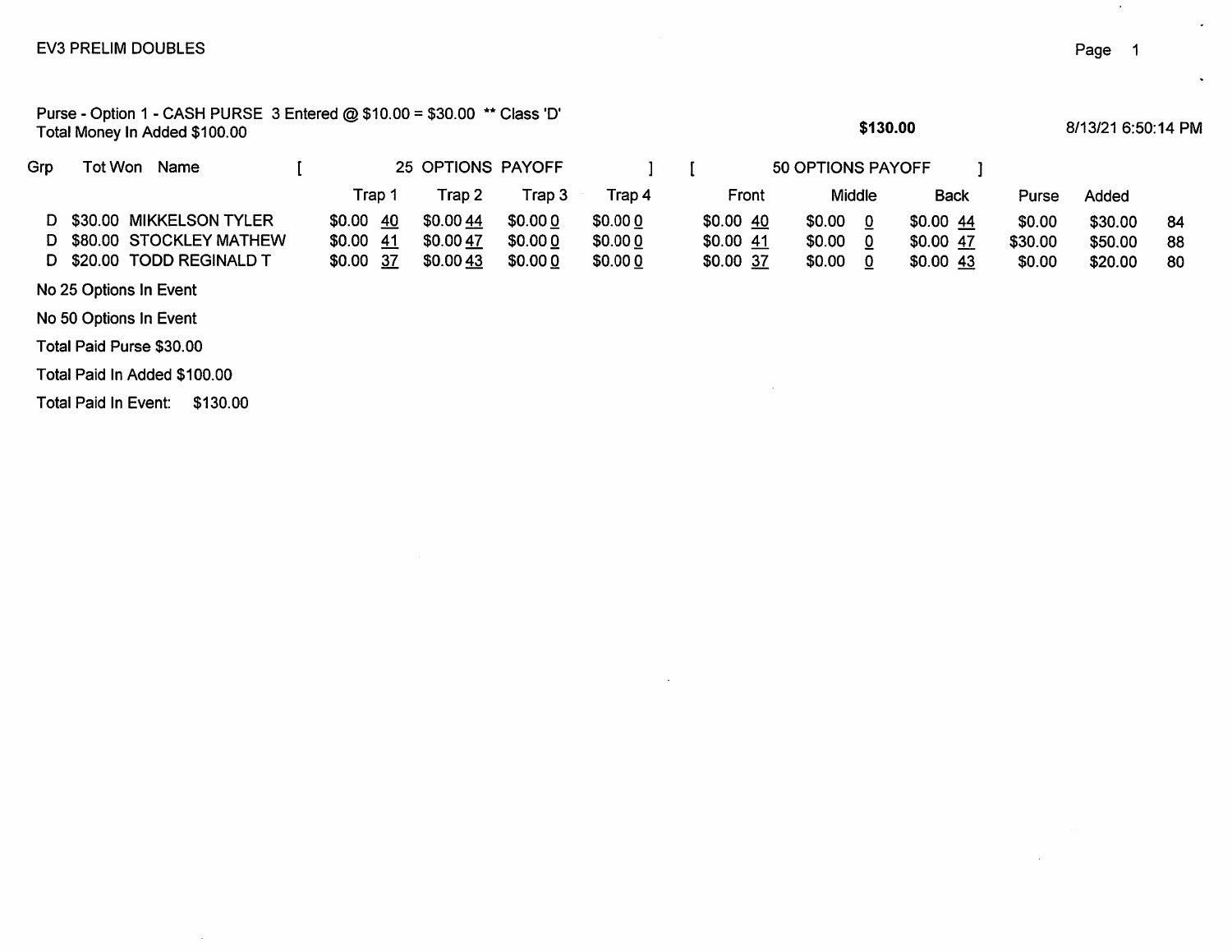$\sigma_{\rm{max}}=0.000$ 

Option 2 - LEWIS Total Playing 38 @ \$10.00 Payoff For Class # 1 4 Classes 2 Places 8/13/21 6:50:45 PM

Percentage Payoff Total Money \$95.00 Per Group LEWIS

 $\bar{\mathcal{A}}$ 

| 1              | <b>BC 45240 GINN TOM E</b>       | 97 | \$57.00 |
|----------------|----------------------------------|----|---------|
| 2              | BC 01930 SALT LISA               | 94 | \$19.00 |
| 3              | BC 16660 WADE DAVE               | 94 | \$19.00 |
| $\overline{4}$ | <b>BC 42361 WIRAWAN MARSHALL</b> | 93 | \$0.00  |
| 5              | BC 49009 KUMAR RAJAN             | 93 | \$0.00  |
| 6              | BC 14803 HANCOCK DONALD          | 92 | \$0.00  |
| 7              | <b>BC 44418 AHRENS PETER</b>     | 92 | \$0.00  |
| 8              | BC 45003 KAPELUCK DALE A         | 92 | \$0.00  |
| 9              | <b>BC 49349 REMIAS DUSAN</b>     | 92 | \$0.00  |
|                |                                  |    |         |

\$95.00

 $\mathcal{L}$ 

 $\mathcal{L}_{\mathcal{A}}$ 

 $\hat{\mathcal{A}}$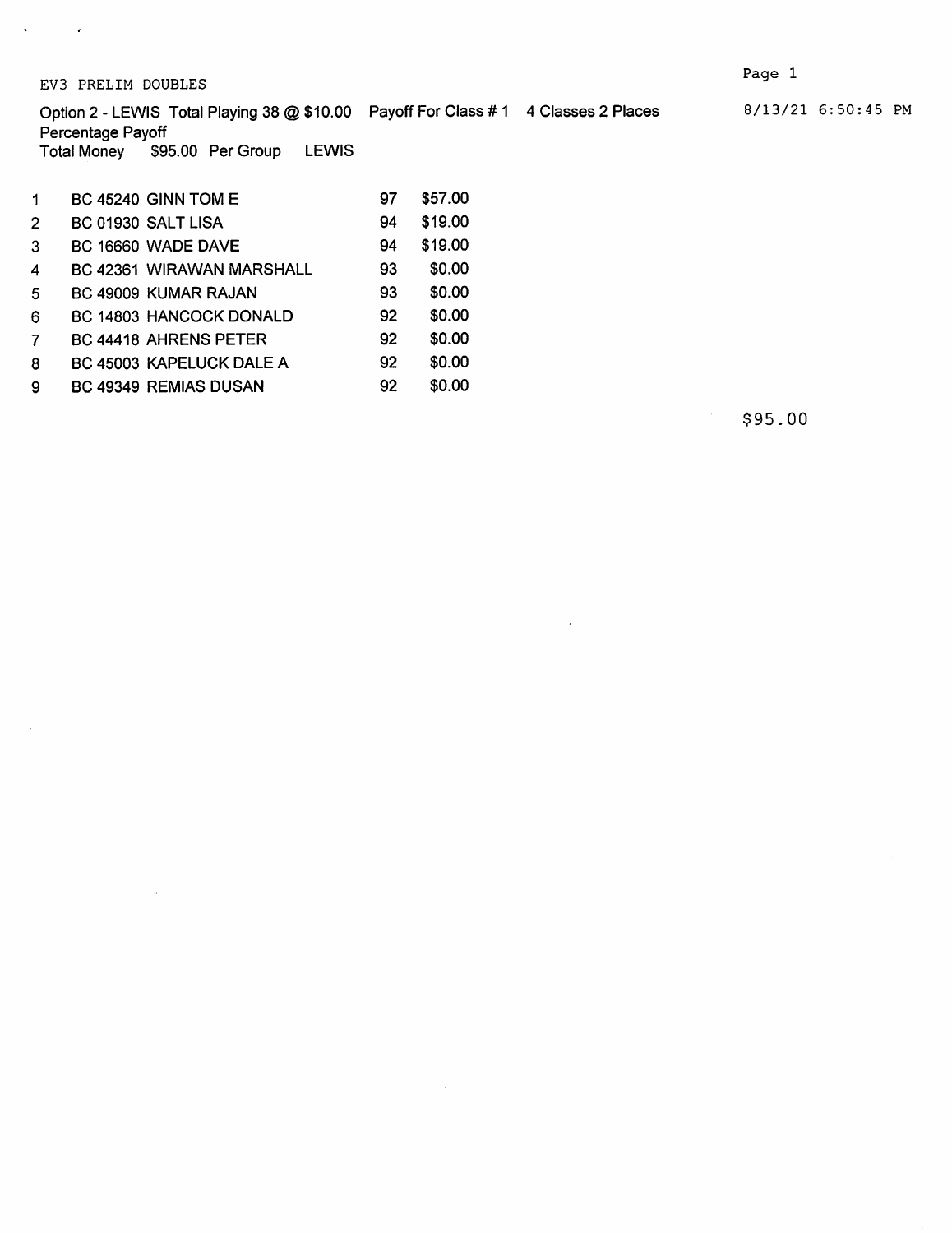$\mathcal{A}^{\text{max}}$  and  $\mathcal{A}^{\text{max}}$ 

 $\sim$ 

Percentage Payoff Total Money \$95.00 Per Group LEWIS

| 1              | BC 35436 COLEMAN ROBERT E          | 91 | \$57.00 |
|----------------|------------------------------------|----|---------|
| $\overline{2}$ | BC 01260 BOWMAN BRIAN G            | 89 | \$9.50  |
| 3              | <b>BC 44437 RAMSAY MICHAEL H</b>   | 89 | \$9.50  |
| 4              | <b>BC 47861 FORSTER BURKE</b>      | 89 | \$9.50  |
| 5              | <b>BC 48119 MORRISS MICHAEL</b>    | 89 | \$9.50  |
| 6              | BC 39768 ROSEBOOM BILL             | 88 | \$0.00  |
| 7              | BC 42064 LEUNG DAVID C             | 88 | \$0.00  |
| 8              | <b>BC 48182 STOCKLEY MATHEW</b>    | 88 | \$0.00  |
| 9              | <b>BC 46965 TREFANENKO JASON N</b> | 85 | \$0.00  |
|                |                                    |    |         |

\$95.00

 $\mathcal{A}^{\mathcal{A}}$ 

8/13/21 6:50:48 PM